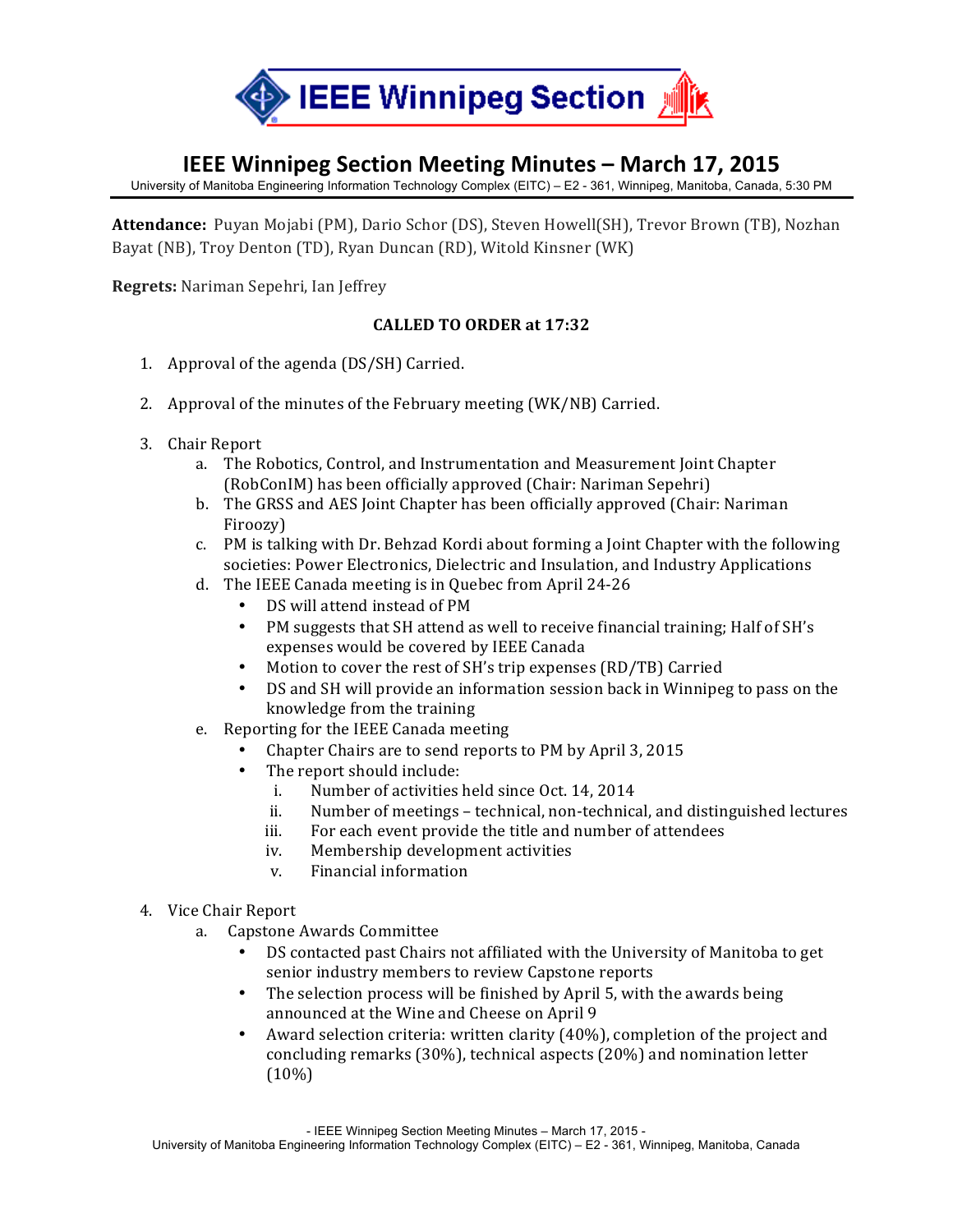- Ted Glass is an exclusive award (a group cannot receive the Ted Glass award and another award)
	- i. Should require a one-page statement from each candidate outlining their contributions to society (this will be re-introduced next year)
- ii. DS will work on properly documenting the award process
- b. IEEE Winnipeg Section Newsletter
	- DS suggests we move towards an electronic newsletter, similar to the IEEE Canada Newsletter style
	- DS suggests we have four issues a year: February, April, September, and December
	- DS will contact Ali Mehrabani to see if he still wants to be involved
- c. New Chapter Development
	- DS will contact Nariman Firoozy about promoting the GRSS-AES Chapter to relevant industry members
	- DS suggests that the RobConIM chapter could connect with a group working with robotics at the Internet Innovation Centre
- d. Red River College Student Awards
	- Awards have not been given at RRC since 2007
	- RD will put DS in contact with the appropriate professor at RRC
	- PM will contact Asaad Elmoudi for further inquiry
- 5. Treasurer Report
	- a. Financial Reporting
		- Reports were completed and submitted on time
		- After the review comments are received, SH will begin working towards moving the accounts to concentration banking
	- b. Account Authority Transfer
		- SH still needs to acquire account authority
		- PM and SH will contact the bank before next meeting to arrange the transfer
- 6. Secretary Report
	- a. List of Officers
		- The list of officers has been updated in the IEEE system
		- Some officers are not members of IEEE and/or the respective society both are necessary to hold an IEEE officer position
			- i. DS, WK agree that holding an officer position while not being a member is misrepresentation
			- ii. TB will notify the Chairs of the affected Chapters
	- b. Student Branch Officers
		- Officers of the Student Branches are not recorded using the IEEE Officer Reporting tool
		- TB will update the informal officer reporting list
	- c. IEEE eNotice Monthly Announcement
		- Chapter Chairs cannot send eNotices to the entire Winnipeg Section
		- Chapter Chairs can send TB upcoming events for each month by the  $20<sup>th</sup>$  and TB will send out a single eNotice to the Section
		- TD can also put the upcoming events on the website
- 7. President-Elect Update

- IEEE Winnipeg Section Meeting Minutes – March 17, 2015 -

University of Manitoba Engineering Information Technology Complex (EITC) – E2 - 361, Winnipeg, Manitoba, Canada